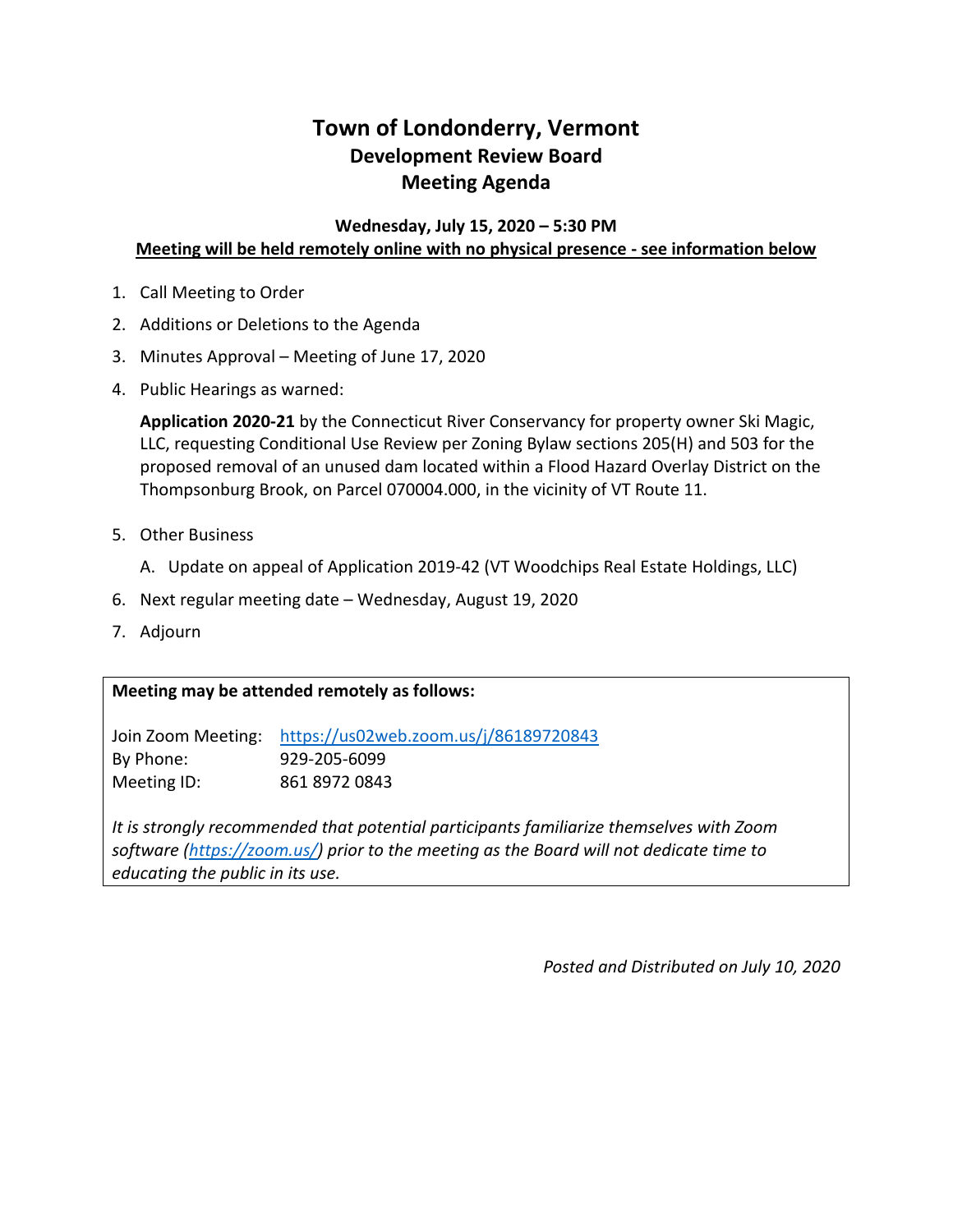### **Town of Londonderry, Vermont Development Review Board**

**Regular Meeting Minutes Wednesday, July 15, 2020** 

*Note: This meeting was held remotely online with no physical presence – all attendees participated by video or phone, per the instructions provided in the public hearing notice and in the agenda posted in advance of this meeting, as indicated within these meeting minutes.*

**Board Members Present:** Esther Fishman Chair, Denis Pinkernell Co-Chair, Paul Abraham, Terry Hill, John Lancaster, Chris Laselle. **Board Members Absent**: Bob Maisey.

**Others in Attendance:** Town Officials: Shane O'Keefe, Zoning Administrator, and Sharon Crossman, Assistant to the Zoning Administrator. Members of the Public: Andy Hoak-Dubois & King, Ron Rhodes-Connecticut River Conservancy.

- 1. **Call the meeting to order.** At 5:32 pm, Development Review Board (DRB)Chair Esther Fishman called the online meeting to order and read a prepared script describing the authority to hold an entirely online meeting and the procedures to be followed by Board members and others in attendance, depending on their mode of participation (script attached).
- 2. **Additions or deletions to the agenda** (to occur as Other Business). The Board agreed to add discussion regarding progress of the Zoning Bylaw rewrite suggested by Paul Abraham.
- 3. **Minutes Approval.** Denis Pinkernell made a motion, seconded by Paul Abraham, to approve the minutes of the June 17, 2020 DRB meeting. The motion passed, with Chris Lasalle abstaining due to not being present at the June meeting.
- 4. **Public Hearing as warned**. **Application 2020-21** by the Connecticut River Conservancy (CRC) for property owner Ski Magic, LLC (Owner) requesting Conditional Use Review per Zoning Bylaw sections 205(H) and 503 for the proposed removal of an unused dam located within a Flood Hazard Overlay District on the Thompsonburg Brook, on Parcel 070004.000, in the vicinity of VT Route 11.

At 5:38 pm, the Chair opened the public hearing and asked the Applicant to describe the proposed project. Andy Hoak, representing contractor Dubois & King (D&K), explained that the project is a collaborative effort by CRC and VT Fish and Wildlife (VTF&W) on behalf the Owner who has agreed to the removal of an historic dam on Lowell Lake Brook & Thompsonburg Brook. He stated that both excavation and fill are necessary to accomplish the project including: excavation to remove existing concrete dam wingwalls and stream sediment; fill material to attain the existing hydraulic grade as observed up and down stream; with a net balance overall of 91 cubic yards of fill, as shown in the project plans included in the application. Hoak pointed out that there will be a temporary coffer dam in place for diversion during the project, expected to be 2-3 weeks. He added that all necessary state and federal permits for the project have been approved, including wetlands, stream alteration and historic significance of the old mill site.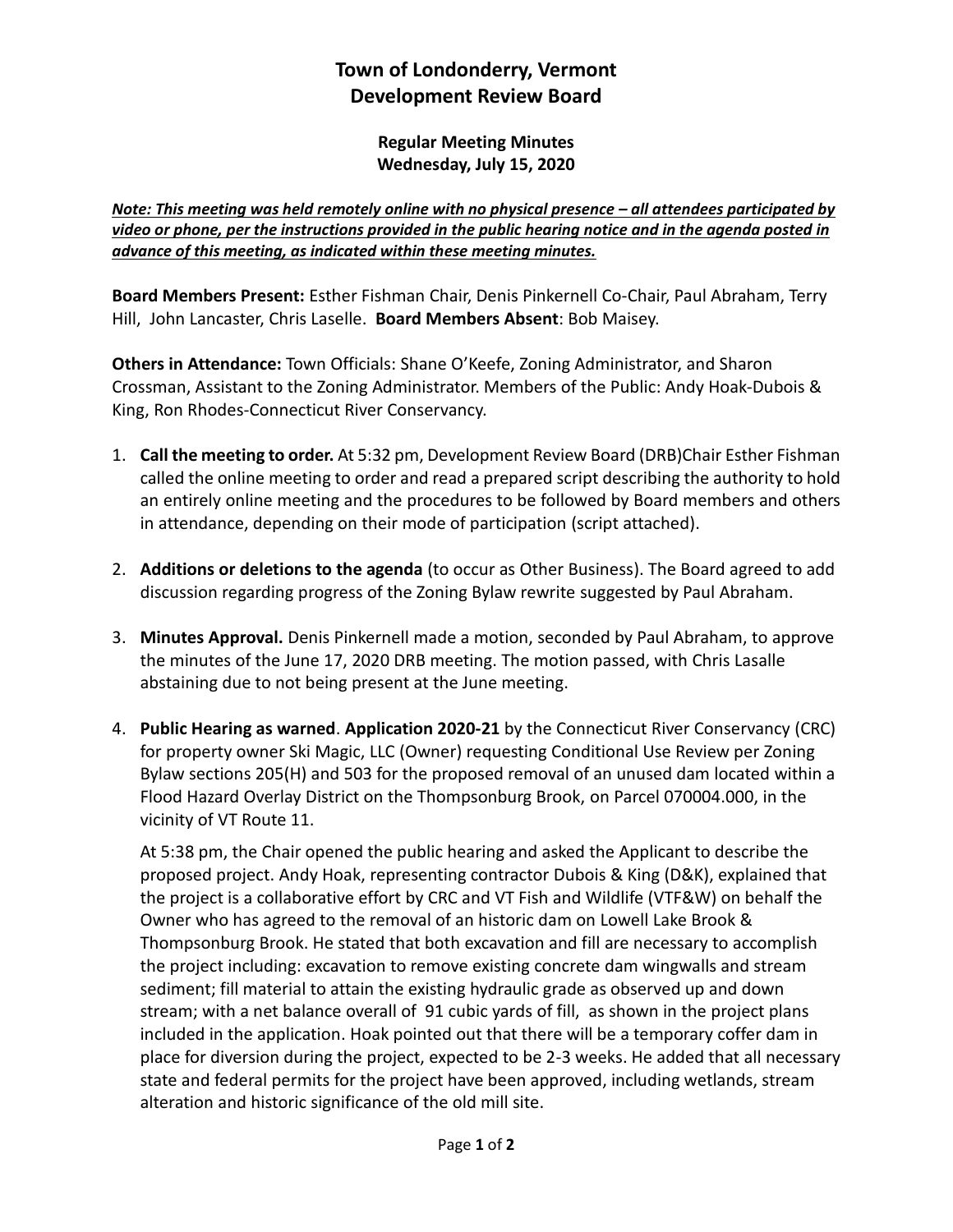Applicant Ron Rhodes, CRC, confirmed that the current project is completely separate from a prior Magic Mountain Act 250 project. He said the VT state fisheries biologist brought the project to CRC after getting the Owner to agree to removal, then CRC wrote grants and contracted with VT Fish and Wildlife Service staff to run the project with equipment from Conte Refuge and a local contractor to haul and dispose of material offsite. In closing, Rhodes said that brook trout are the "species of concern" that will "move freely" after the dam is removed.

No one else joined the meeting to speak for or against the application. Hearing no other comments, the Chair advised the Applicant that the Board would deliberate in private after the meeting is closed and deliver its written decision within 45 days, as required by State statute. The Applicant stated that with completion required by October  $1<sup>st</sup>$  it would be ideal to be able to move from a project nearby onto the Thompsonburg Brook project by August  $15^{\text{th}}$ .

The Chair closed the public hearing at 5:49 pm. Ron Rhodes and Andy Hoak left the meeting.

- 5. **Other Business** (b. as approved in Item 2).
	- a. Update on Appeal of Application 2019-42 (VT Woodchips Real Estate Holdings, LLC) O'Keefe reported that the VT Environmental Court held a hearing on 6/22/2020 and ordered mediation between the parties by 9/30/2020 and the hiring of an acoustics consultant at cost to the Applicant to occur during July. He reminded that the Board's approval of the permit was appealed by an abutter. O'Keefe added that Town is a party to mediation, and he plans to attend the on-site testing yet to be scheduled.
	- b. Update on progress of Bylaw rewrite. Paul Abraham said the Planning Commission (PC) has completed a final draft of the proposed new Bylaw and stressed that as a stakeholder group, the DRB should attend a presentation by the PC along with the Selectboard. Sharon Crossman, PC Chair, confirmed that the draft is a totally new and comprehensive document, and that thorough review, questions and comments will be valuable, particularly if synthesized into one set per Board. She agreed to arrange for paper copy sets for those interested and said the draft will soon be posted on the Town's website.
- 6. **Next regular meeting** Wednesday, August 19, 2020 at 5:30 pm.
- 7. **Adjourn.** A motion to adjourn, made by Denis Pinkernell and seconded by Paul Abraham, passed unanimously**.** The meeting was adjourned at 6:01 pm.

*Approved on August 19, 2020.* 

*\_\_\_\_\_\_\_\_\_\_\_\_\_\_\_\_\_\_\_\_\_\_\_\_\_\_\_\_\_\_\_\_\_\_\_\_\_* 

Esther Fishman, Chair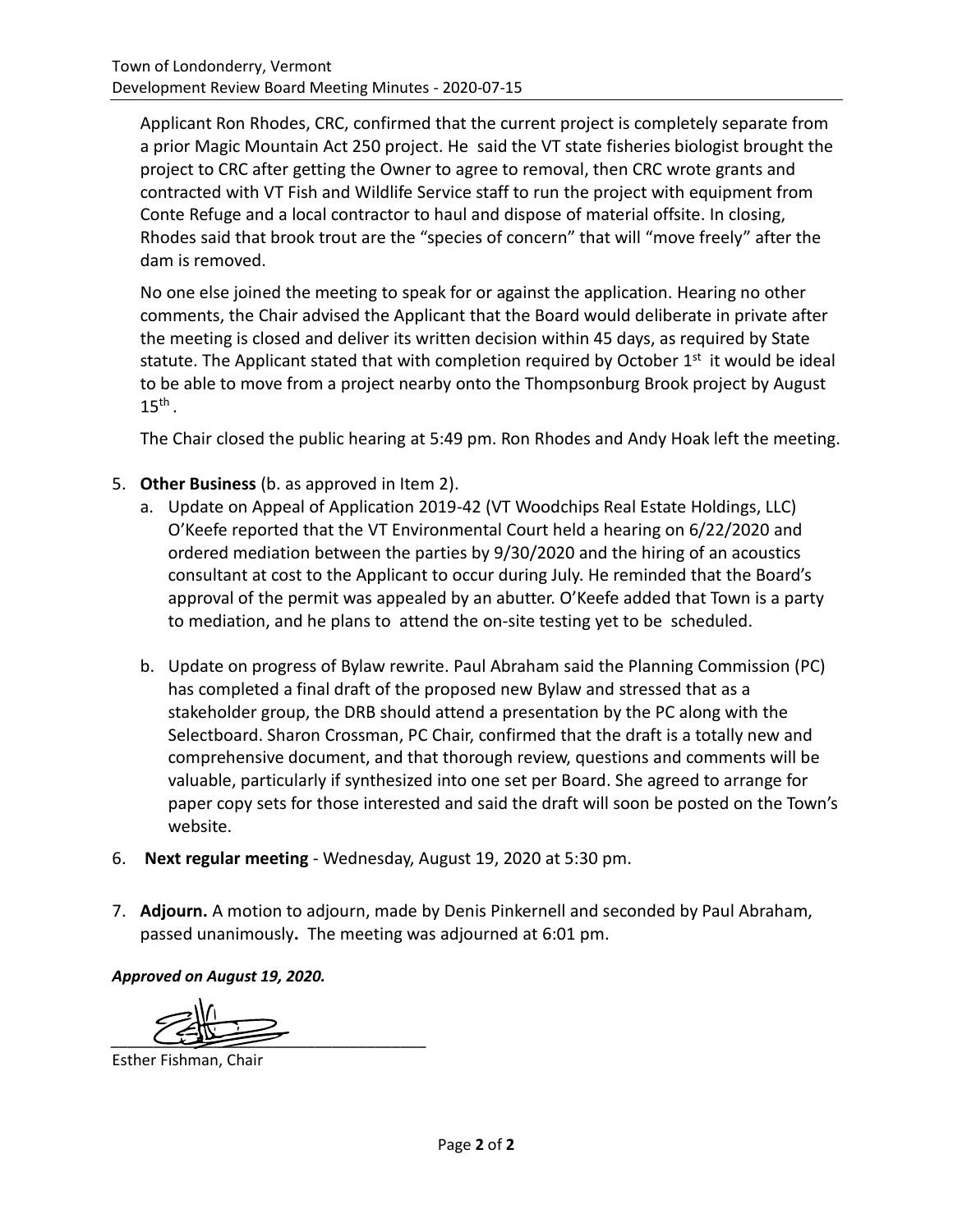- I'd like to call to order the Londonderry Development Review Board meeting of July 15, 2020. This is Board Chair Esther Fishman.
- In response the Governor Scott's January 20, 2020 declaration of a State of Emergency due to the spreading COVID-19 pandemic, and his "Stay Home, Stay Safe" executive order restricting and minimizing all unnecessary activities outside of the home, and in accordance with Act 92, signed into law on by the Governor on March 30, 2020, which allows for changes to the Vermont Open Meeting Law to protect the health and welfare of the public, this meeting is being held entirely remotely with no physical presence.
- This meeting is being conducted entirely on Zoom meeting software and the Board members and staff are participating by video except for Commission member(s) \_\_\_\_\_\_\_\_\_\_\_\_\_\_\_\_\_\_\_\_\_\_\_\_\_\_\_\_\_\_\_\_\_\_, who is(are) participating via telephone. Other attendees are permitted to participate via video or telephone. The meeting agenda posted on July 10, 2020 and still available on the Town's website provided information on how the public can participate in this meeting.
- We will mute attendees except for Board members and Town staff and those determined by the Chair to be unmuted, such permit applicants and abutters. After Board discussion on a specific agenda matter, all participants will be unmuted to ask questions or provide comment, which will be limited to 3 minutes per person.
- All non-unanimous votes by the Board, if any, must be taken by roll call vote, with each member stating their name and vote.
- We will then repeat this process for each agenda item.
- For those of you participating by telephone, you can mute and unmute yourself by dialing star-6.
- For those of you participating by Zoom video, particularly those new to it, here are a few highlights.
- At bottom left is the mute button to turn sound on or off, though the host controls that for this meeting.
- Just to the right of that button is the video button, where you can either turn or off your video.
- The participants button at the bottom allows you to see who is on the call, and there will be a list that populates with all of the participants.
- There is a raise hand button at the bottom of the participants list for those who want to be recognized. We will hold off on recognizing those raising their hand and wait for the end of the specific agenda discussion so that those on the phone are treated equally.
- While viewing if you want to see all participants being viewed, press the Gallery View button on the top right of the screen.
- Beyond these few pointers, the Board will not take time for educating the public in the use of Zoom software during the meeting, as the posted meeting agenda recommended that those wishing to participate familiarize themselves with the software program ahead of time.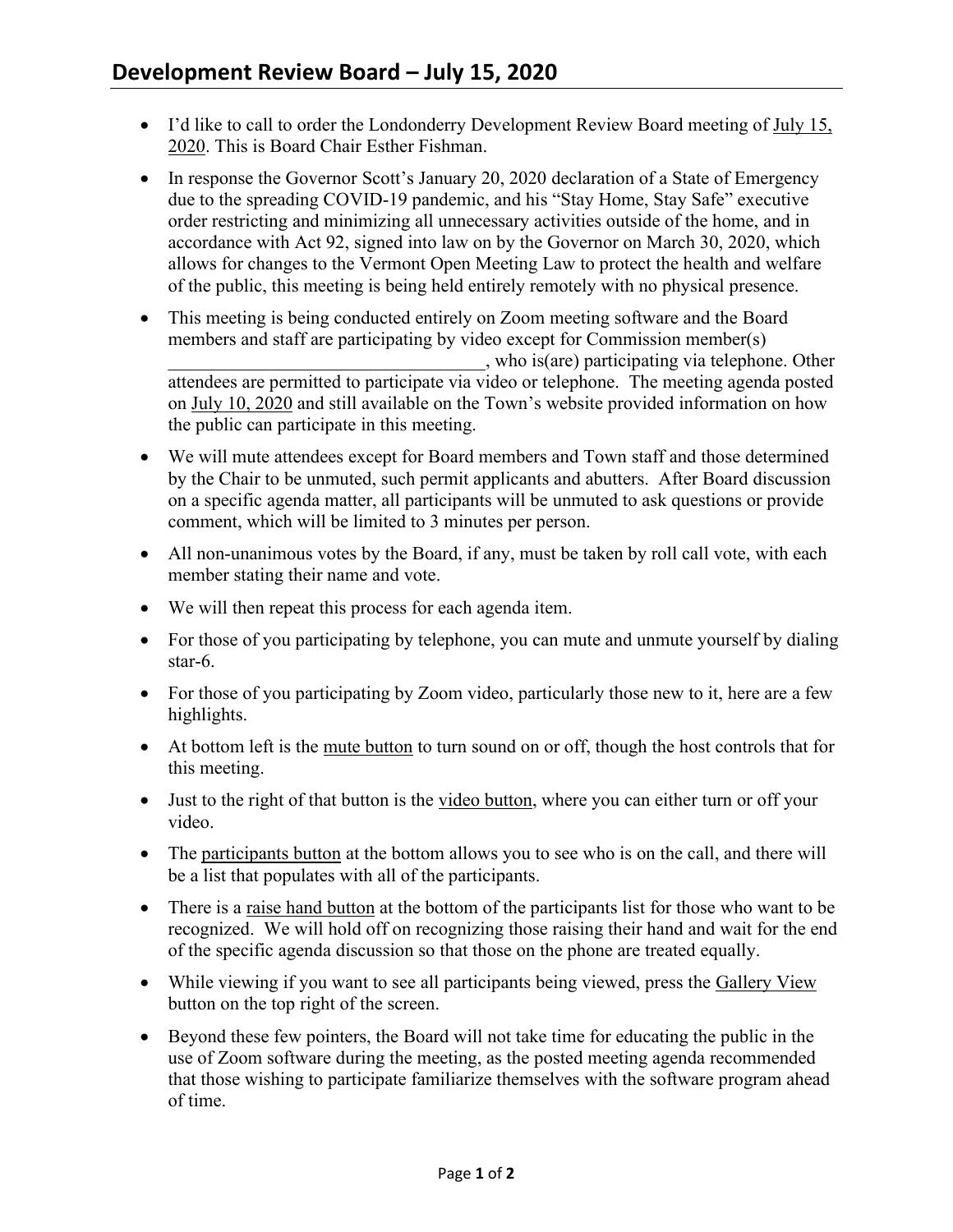- Before we proceed to the rest of the agenda, I ask all Board members to vocally identify themselves, which is a requirement of the Vermont Open Meeting Law. And throughout the meeting, as appropriate, Board members and other participants are asked to identify themselves when they speak.
- Esther Fishman
- Denis Pinkernell
- Bob Maisey
- Terry Hill
- John Lancaster
- Paul Abraham

- Chris Laselle
- The next order of business is the consideration of additions to or deletions from the agenda.

\* \* \*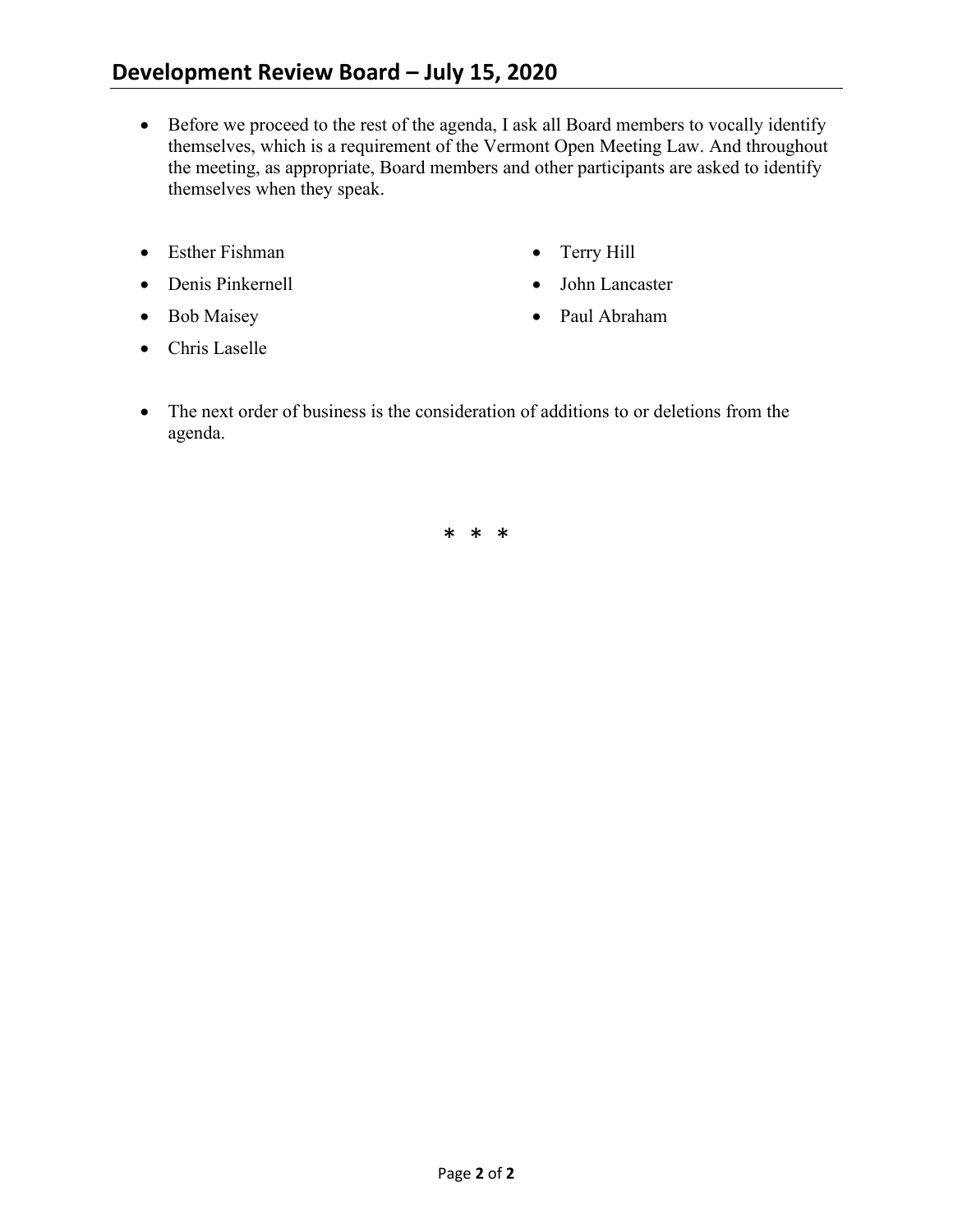Town of Londonderry, Vermont Development Review Board

## **Findings of Fact and Notice of Decision Application 2020-21 Property of Ski Magic, LLC Parcel 070004.000 at Thompsonburg Road August 3, 2020**

### **INTRODUCTION AND PROCEDURAL HISTORY**

- 1. This proceeding involves Application 2020-21 by the Connecticut River Conservancy (CRC) for property owner Ski Magic, LLC (the Owner) requesting Conditional Use Review per Zoning Bylaw sections 205(H) and 503 for the proposed removal of an unused dam located within a Flood Hazard Overlay District on the Thompsonburg Brook, on Parcel 070004.000, in the vicinity of VT Route 11.
- 2. The application for Conditional Use Review was received by the Zoning Administrator on 6/9/2020 and 6/18/2020.
- 3. On 6/18/2020 the Zoning Administrator deemed the application "Complete" and referred the application for Conditional Use Review to the Development Review Board (the Board).
- 4. Copies of all documents referenced above are available at the Londonderry Town Office.
- 5. On 6/24/2020, notice of a public hearing to be held by the Board was posted at the following places:
	- a. The Londonderry Town Clerk's office.
	- b. The Londonderry Post Office.
	- c. The South Londonderry Post Office.
- 6. The Notice of Public Hearing included information regarding the possibility for a change in the venue of the meeting to a means of remote electronic access as allowed by 1 V.S.A. Section 312(a)(2) due to the ongoing COVID-19 health emergency, and advised that the most current information on remote meeting participation could be obtained within at least 48 hours of the meeting by contacting the Town Office or checking the Town website [www.londonderryvt.org](http://www.londonderryvt.org/)
- 7. On 6/24/2020, a copy of the notice of public hearing was mailed to the Applicant/Owner and owners of properties adjoining the parcel to be subdivided as listed on the Certificate of Service.
- 8. On 6/24/2020 a notice of a public hearing was published in the *Vermont Journal*.
- 9. On 7/9/2020, the agenda for the 7/15/2020 Board meeting was properly posted and distributed via email to Board members and the applicants, and the agenda included information on how the public could participate electronically or by phone.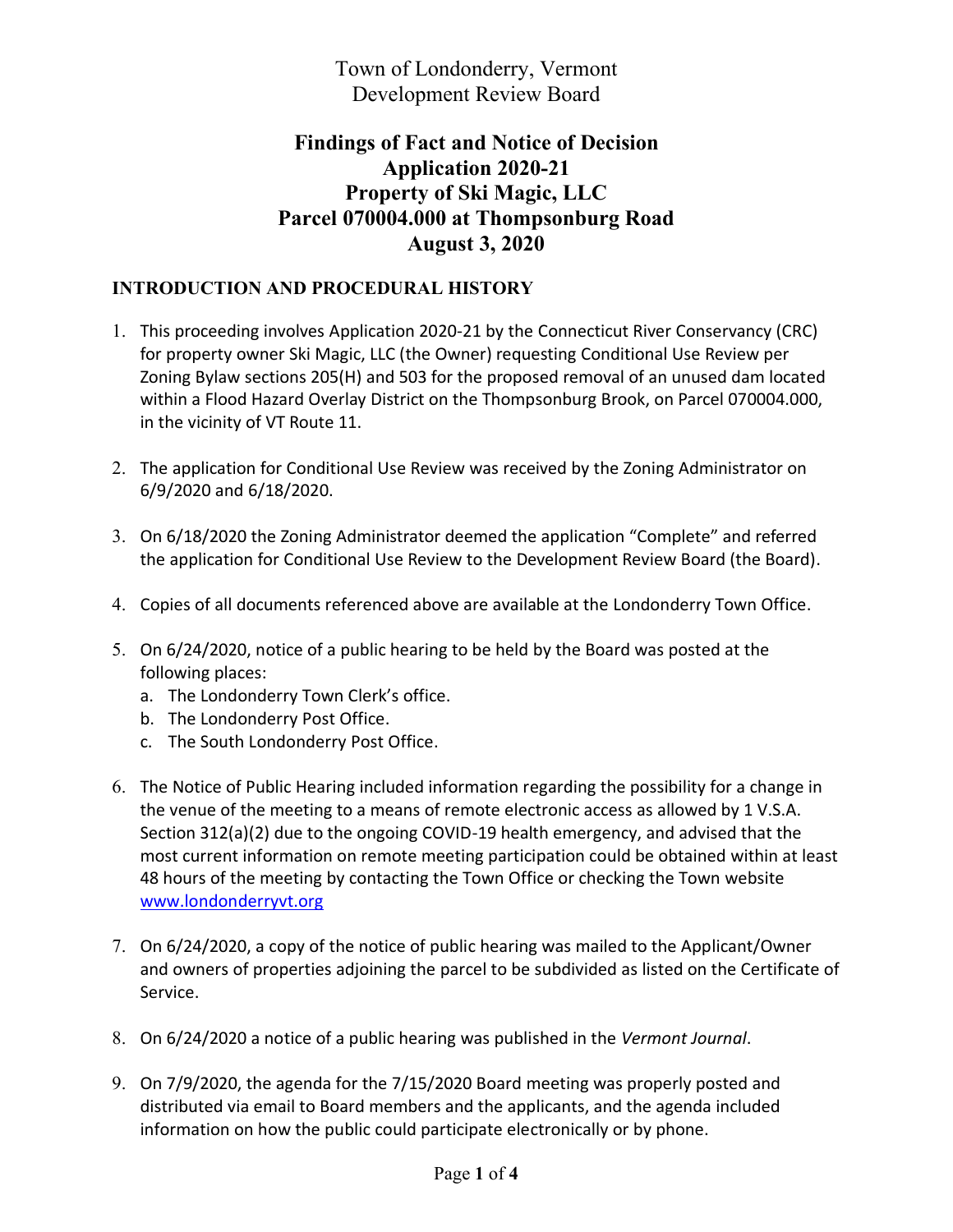- 10. The application was considered by the Board at a public hearing opened on 7/15/2020. This hearing was held remotely online as Zoom Meeting ID 861 8972 0843. All attendees participated by video or phone, per the instructions provided in the public hearing notice.
- 11. Present over the course of the proceedings were the following members of the Board: Esther Fishman (Chair), Denis Pinkernell (Vice Chair), Paul Abraham, John Lancaster, Chris Laselle, and Bob Maisey. On 7/15/2020 the public hearing was closed.
- 12. During the course of the hearing, the following exhibits (available at the Town Office) were submitted and/or referenced for the record:

Exhibit 1. Zoning Permit Application 2020-21 and associated attachments received 6/9/2020 and 6/18/2020, including Connecticut River Conservancy, Magic Mountain Ski Area, Dam Removal, Dubois & King Inc. Project #12497, Drawing CWJ/AJS in 6 sheets, dated 3/26/2020.

Exhibit 2. Land Use Application Review Form dated 6/18/2020, issued to the Applicant by the Zoning Administrator, indicating Application 2020-21 was complete and referred to the Development Review Board as required in order to proceed with the proposed land development on Parcel 070004.000.

Exhibit 3. VT Department of Environmental Conservation stream alteration permit dated 6/23/2020 and USAOCE authorization notice dated 5/29/2020.

- 13. On 7/17/2020 the DRB opened a public hearing on Application 2020-21. Applicant Ron Rhodes, Connecticut River Conservancy (CRC) and Andy Hoak, Dubois & King Inc., participated by phone to discuss the proposed project.
- 14. In response to questions from the Board, the Applicant and Contractor offered the following testimony:

Andy Hoak, representing Dubois & King (Contractor), explained that the project is a collaborative effort by CRC and VT Fish and Wildlife (VTF&W) on behalf the Owner who has agreed to the removal of an historic dam on Lowell Lake Brook and Thompsonburg Brook. To further describe the project, he stated the following:

- a. Both excavation and fill are necessary to accomplish the project excavation to remove existing concrete dam wingwalls and stream sediment and fill material to attain the existing hydraulic grade as observed up and down stream, with a net balance overall of 91 cubic yards of fill, as depicted in the project plans by Dubois & King Inc. included in the application (Exhibit 1 above).
- b. There will be a temporary coffer dam in place for diversion during the project period, expected to be 2-3 weeks. (Exhibit 1 above).
- c. All necessary state and federal permits for the project have been requested and approved, including wetlands/stream alteration and historic significance of the old mill site. (Exhibit 3 above).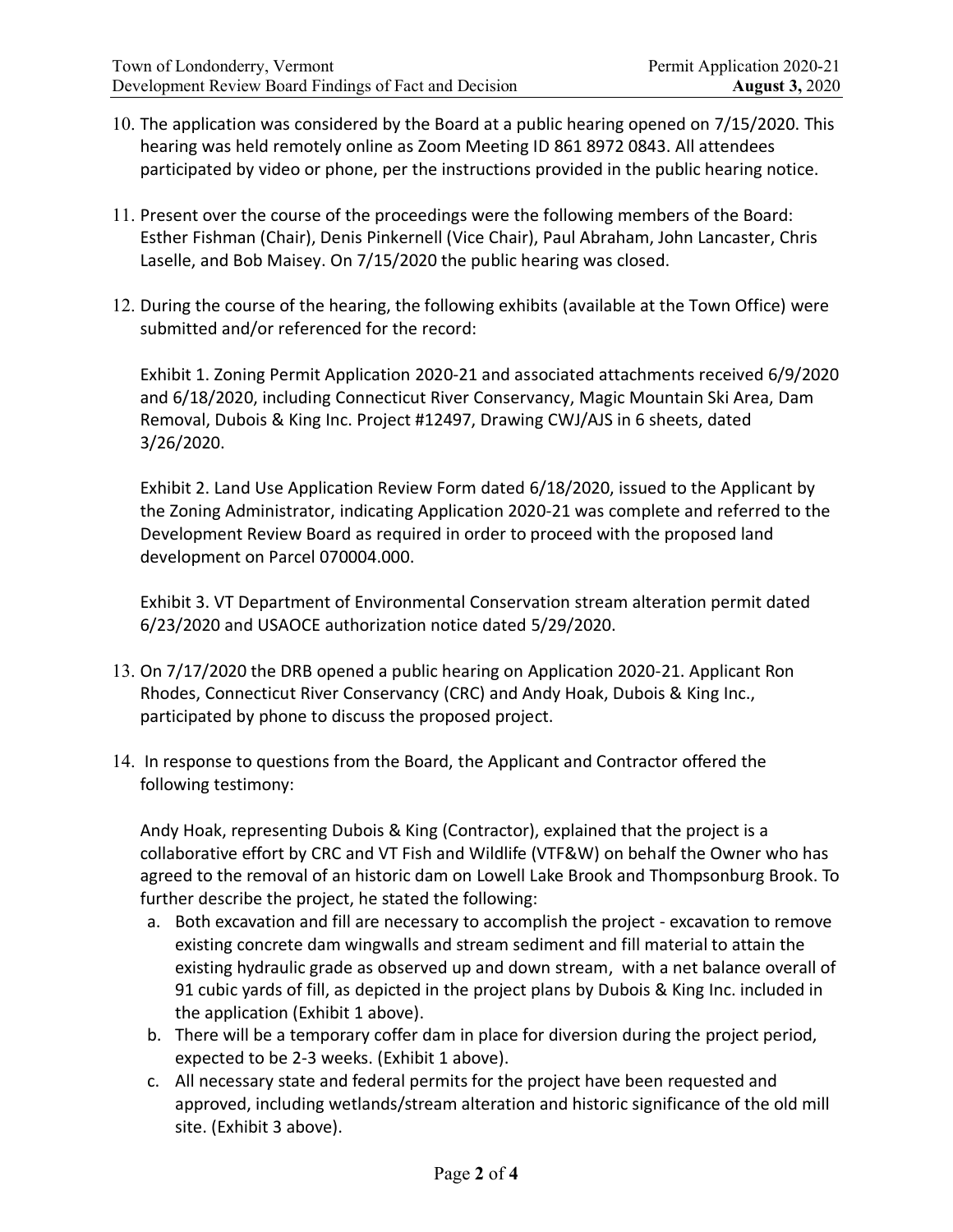Applicant Ron Rhodes, CRC, confirmed for the Board that the current project is completely separate from a prior Magic Mountain Act 250 project. He testified that this collaborative project was developed after a VT State fisheries biologist convinced the Owner to agree to remove the dam; the CRC applied for and received funding; VTF&W staff was contracted to manage the project; and Conte Refuge provided equipment for a local contractor to haul and dispose of material offsite. The Applicant stated that the "species of concern" are Brook Trout that will "move freely" after the dam is removed.

He advised that with project completion required by 10/1/2020 the ideal timing for this project would be to move directly to Thompsonburg Brook another project on 8/15/2020.

- 15. No one else responded, appeared or spoke, for or against the application.
- 16. On 6/17/2020, the Board closed the public hearing and announced that deliberations would occur in private later in the evening and that their Findings and Decision would be delivered within the requisite 45 days from the close of the hearing on this date, per 24 VSA 4464 (b).

### **FINDINGS**

Based on the application, testimony, exhibits and other evidence, the Board makes the following findings:

- 1. The subject property is a  $750 + / -$  acre parcel located at VT Route 11 and along Thompsonburg Brook, referred to as Parcel 070004.000, and described in a deed dated 11/22/2016 and recorded in Book 781, Page 416 of the Londonderry Land Records.
- 2. The subject property is situated in the Recreation Commercial (RC) zoning district and the Flood Hazard Overlay District, as described on the Town of Londonderry Zoning Map on record at the Londonderry Town Clerk's Office and Section 201 of the Bylaw.
- 3. The Applicant proposes to remove a deteriorated, unused dam on Lowell Lake Brook that is situated on the subject parcel in the vicinity of Thompsonburg Brook, then to regrade the channel to achieve "static geometry" for the purpose of improving aquatic organism passage, specifically Brook Trout species.
- 4. The proposed land development is subject to Conditional Use Review per Zoning Bylaw Sections 205(H) and 503 for the proposed removal of an unused dam located within a Flood Hazard Overlay District as determined by the Town of Londonderry Zoning Administrator (Exhibit 2 above).
- 5. As presented by the Applicant in Application 2020-21 and indicated in all associated materials provided, as well as the testimony presented at the public hearing, the Board finds that the proposed removal of an unused dam located within a Flood Hazard Overlay District on the Thompsonburg Brook, on Parcel 070004.000, in the vicinity of VT Route 11, as indicated in the application materials provided, meets or exceeds the applicable standards